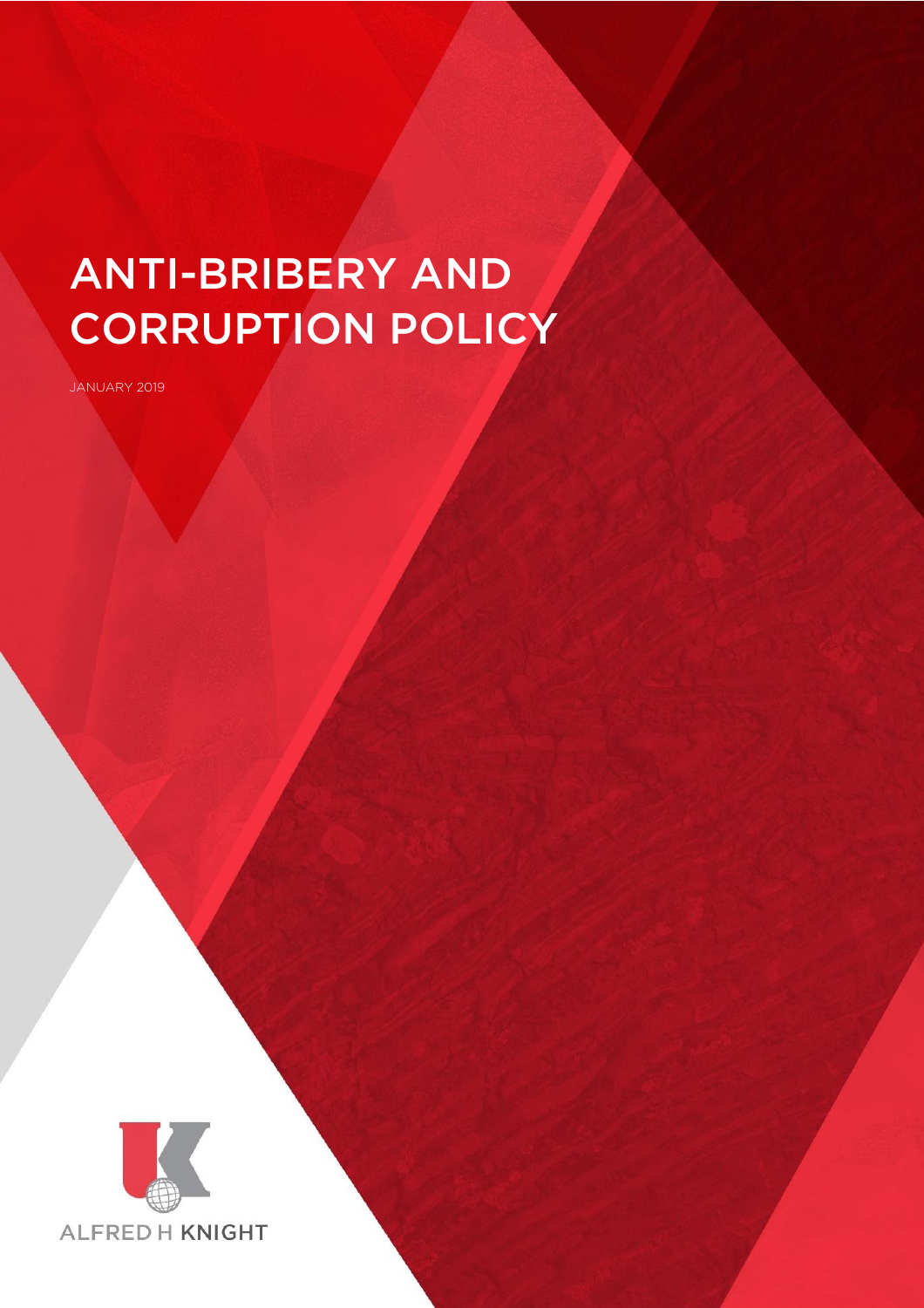### Anti-Bribery and Corruption Policy  $\mathcal{L}$

Bribery and corruption remain a major issue in world trade, despite the many dedicated efforts to prevent them. Our legal obligations are governed by the Bribery Act 2010. The law affects us, as a UK company, regardless of whether bribery occurs inside the UK or within any other country of operation.

Involvement in bribery and corruption exposes AHK and relevant individuals to a variety of criminal offences. It will also damage our reputation and the confidence of our clients, suppliers and business partners.

AHK's position is simple: we conduct our business to the highest legal and ethical standards. AHK will not be party to corruption or bribery in any form.

This policy is a crucial element of that effort. However, the policy needs the full support of you, to make it work.

This policy sets out the steps all of us must take to prevent bribery and corruption in AHK's businesses in order to comply with relevant legislation. It does not form part of any employee's contract of employment and we may amend it at any time.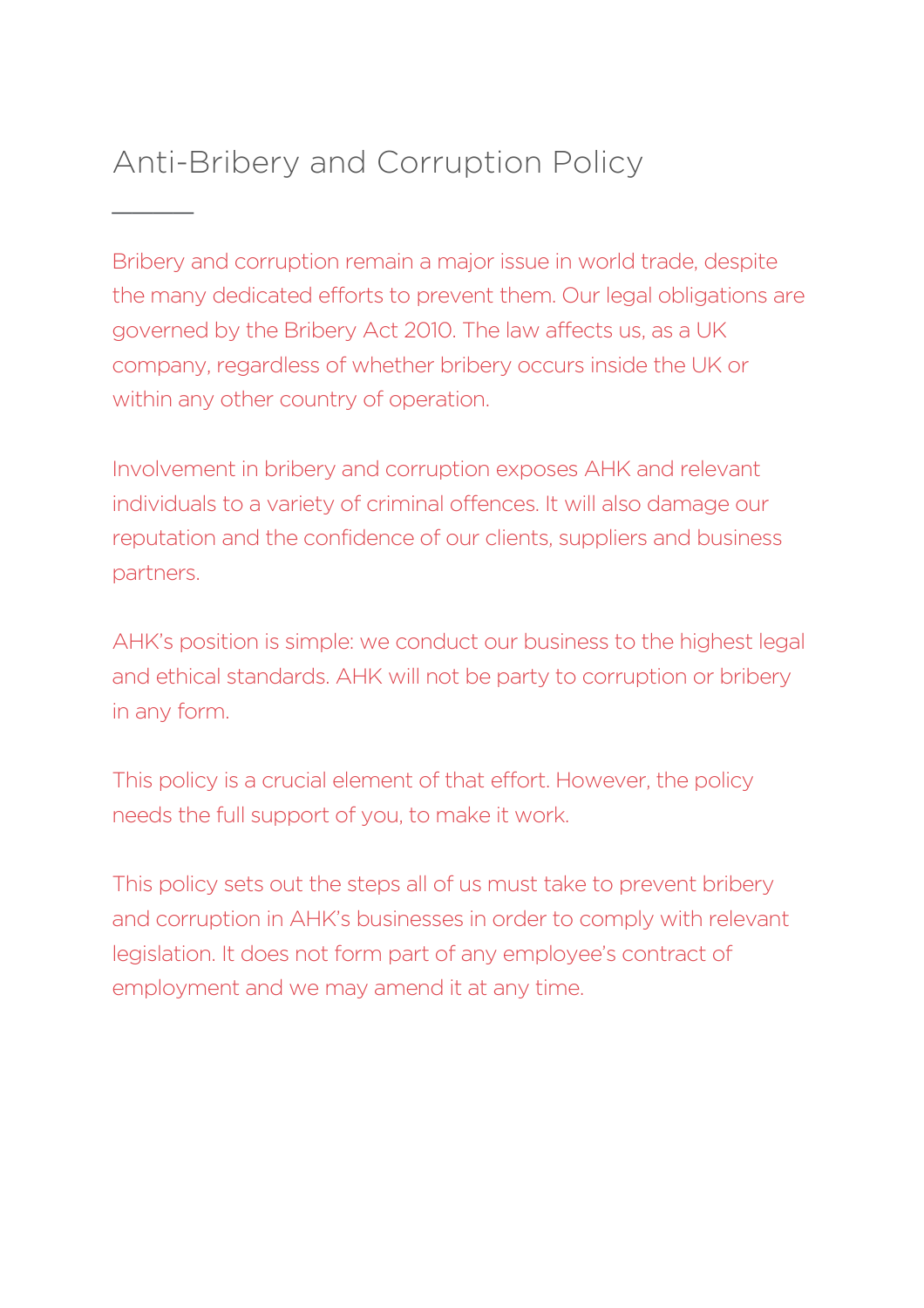## Policy Statements

 $\overline{\phantom{a}}$ 

#### 1. What are bribery and corruption?

- 1.1 A 'bribe' is a financial or other advantage offered, promised, requested or given to induce a person to perform a relevant function or activity improperly, or to reward them for doing so. In this context, a 'financial or other advantage' is likely to include cash or cash equivalent, gifts, hospitality and entertainment, services, loans, preferential treatment in a tendering process, discounts etc. The timing of the bribe is irrelevant and payments made after the relevant event will still be caught, as will bribes that are given or received unknowingly. It is not necessary for the individual or organisation actually to receive any benefit as a result of the bribe.
- 1.2 'Bribery' includes offering, promising, giving, accepting or seeking a bribe.
- 1.3 'Corruption' is the misuse of office or power for private gain.
- 1.4 All forms of bribery and corruption are strictly prohibited. If you are unsure about whether a particular act constitutes bribery, you should raise it with your manager or the Legal Department.
- 1.5 This means that no person must:
	- give or offer any payment, gift, hospitality or other benefit in the expectation that a business advantage will be received, or to reward any business received;
	- accept any offer from a third party that you know or suspect is made with the expectation that we will provide a business advantage for them or anyone else; or
	- give or offer any payment (sometimes known as a 'facilitation payment') to a government official in any country to facilitate or speed up a routine or necessary procedure.
- 1.6 No person must threaten or retaliate against another person who has refused to offer or accept a bribe or who has raised concerns about possible bribery or corruption.
- 1.7 It does not matter whether the bribery occurs in the UK or abroad. A corrupt act committed abroad may well result in a prosecution in the UK. Nor does it matter whether the act is done directly or indirectly.

#### 2 Who can be involved in bribery and in what circumstances?

<span id="page-2-0"></span>2.1 Bribery and corruption may be committed by anyone working for us or on our behalf in any capacity, such as our employees, officers or directors, anyone they authorise to do things on their behalf, our representatives and other third parties who act on our behalf, our suppliers and even our clients.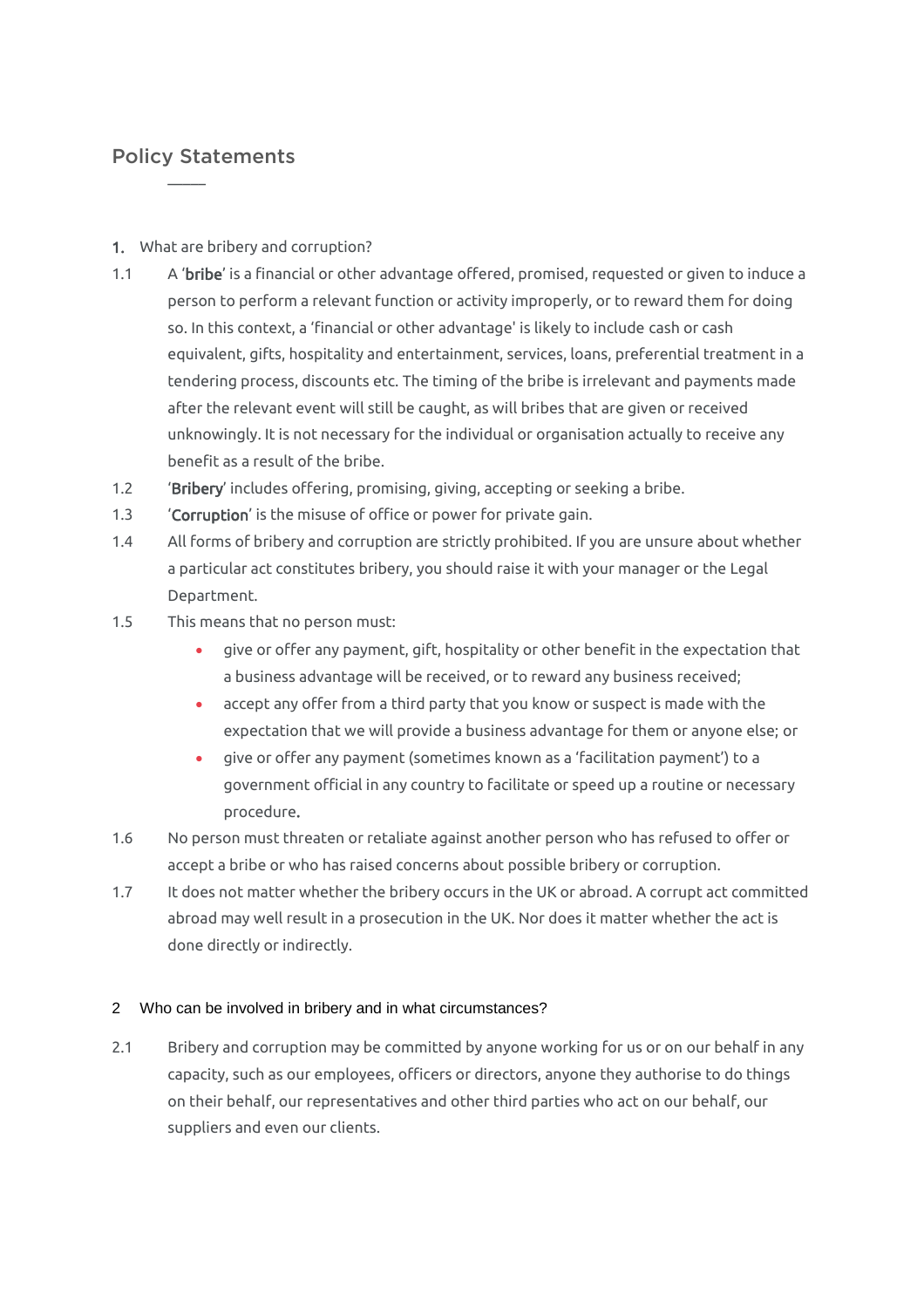- 2.2 The provisions of this policy therefore apply to all those listed in paragrap[h 2.1](#page-2-0) above.
- 2.3 Bribery can occur in both the public and private sectors. The person receiving the bribe is usually in a position to influence the award or the progress of business, often a government or other public official.

#### 3 The legal position on bribery and corruption

3.1 Bribery and corruption are criminal offences in most countries where we do business. UKincorporated companies, including us, are subject to the Bribery Act 2010.

#### 4 Who is responsible for this policy

4.1 The Chief Financial Officer (CFO) has overall responsibility for this policy. AHK Country Managers have responsibility for it in their own territories. The Chief Financial Officer is responsible for ensuring that this policy is adhered to by all business units.

#### 5 Gifts and hospitality

- 5.1 This policy allows reasonable and appropriate hospitality or entertainment given to or received from third parties, for the purposes of:
	- establishing or maintaining good business relationships;
	- improving or maintaining our image or reputation; or
	- marketing or presenting our services effectively.
- 5.2 All employees are prohibited from offering or receiving from any person or organisation who has had, has or may have any influence over our business any gift or hospitality which is unduly lavish or extravagant or otherwise inappropriate, or which could be seen as an inducement or reward for any preferential treatment. We regard the following to be inappropriate (the list is not exhaustive):
	- a personal or corporate gift to a value in excess of £250;
	- hospitality to a value in excess of £500. All hospitality must be first agreed with the CFO;
	- any gift that includes cash or a cash equivalent (such as vouchers);
	- any gift or hospitality given or received in secret;
	- any gift or hospitality given or received in your name rather than our name; and
	- any gift or hospitality given or received that does not comply with any applicable local law.
- 5.3 Promotional gifts of low value such as branded stationery to or from existing customers, suppliers and business partners will usually be acceptable.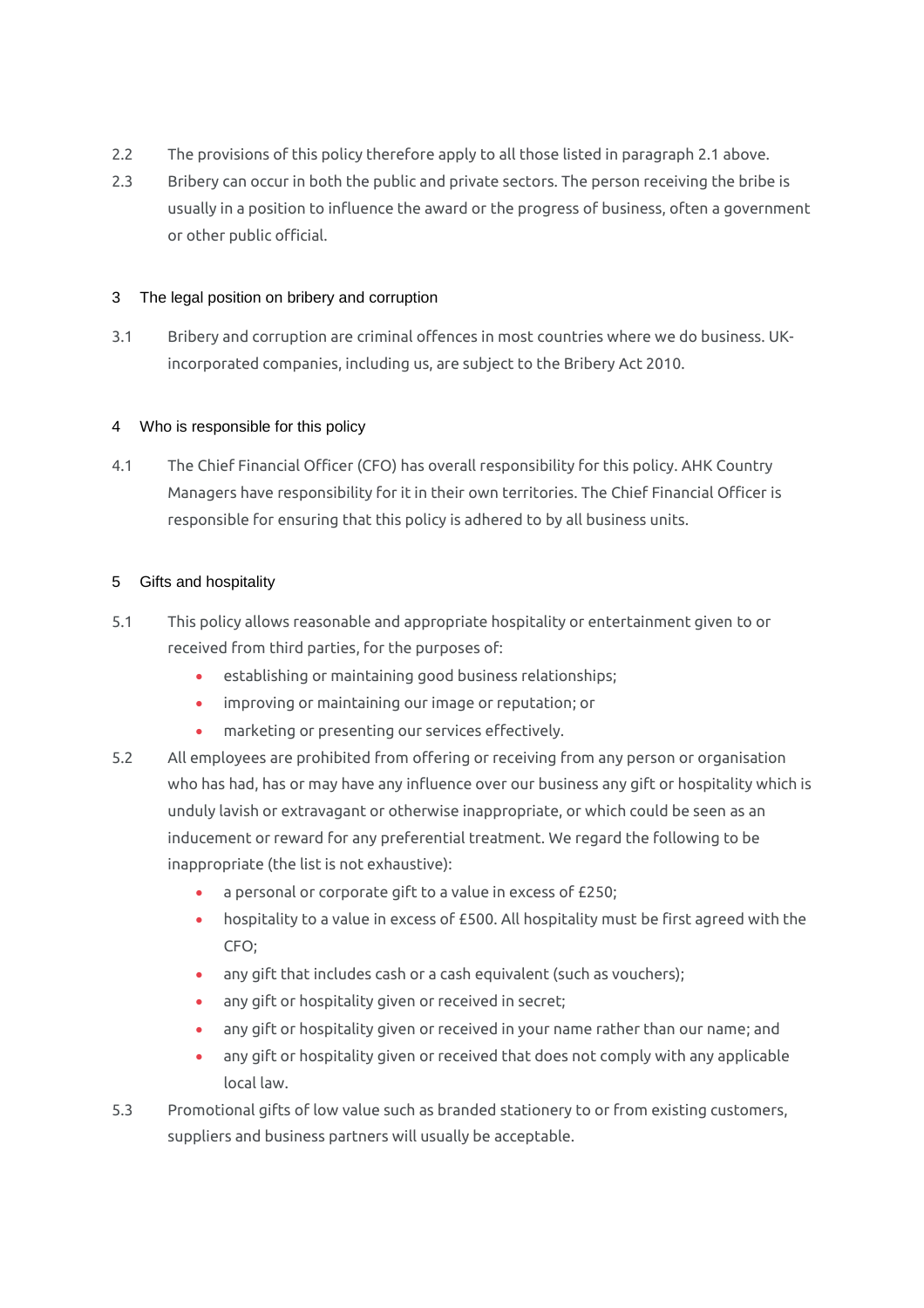- 5.4 Reimbursing a third party's expenses, or accepting an offer to reimburse our expenses (for example, the costs of attending a business meeting) would not usually amount to bribery. However, a payment in excess of genuine and reasonable business expenses (such as the cost of an extended hotel stay) is not acceptable.
- 5.5 We appreciate that practice varies between countries and regions and what may be normal and acceptable in one region may not be in another. The test to be applied is whether in all the circumstances the gift, hospitality or payment is reasonable and justifiable. The intention behind it should always be considered.

#### 6 Records

- 6.1 It is essential that we keep full and accurate records of all our financial dealings. Transparency is vital; false or misleading records could be very damaging to us. Under money laundering regulations we are obliged to report anything which appears to be irregular.
- 6.2 You must therefore declare and properly record (in writing) all hospitality and gifts given or received. You must also submit all expenses claims relating to hospitality, gifts or payments to third parties in accordance with our expenses policy and procedure and properly record the reason for the expenditure.
- 6.3 All accounts, invoices, credit notes, purchase orders and other records relating to dealing with third parties (including suppliers and clients) must be properly prepared in accordance with our prevailing practices and requirements and with accuracy and completeness. No account may be kept 'off book'.

#### 7 Monitoring

7.1 The CFO will monitor the policy regularly to make sure it is being adhered to.

#### 8 What to do if you think something is wrong

8.1 Each of us has a responsibility to speak out if we discover anything corrupt or otherwise improper occurring in relation to the business. If you are offered a bribe, or are asked to make one, or if you discover or suspect that any bribery or corruption has occurred or may occur, you must notify your manager and/or report in accordance with the procedure set out in our Whistleblowing Policy as soon as possible. You can do this anonymously. You must make your report as soon as reasonably practicable and you may be required to explain any delays.